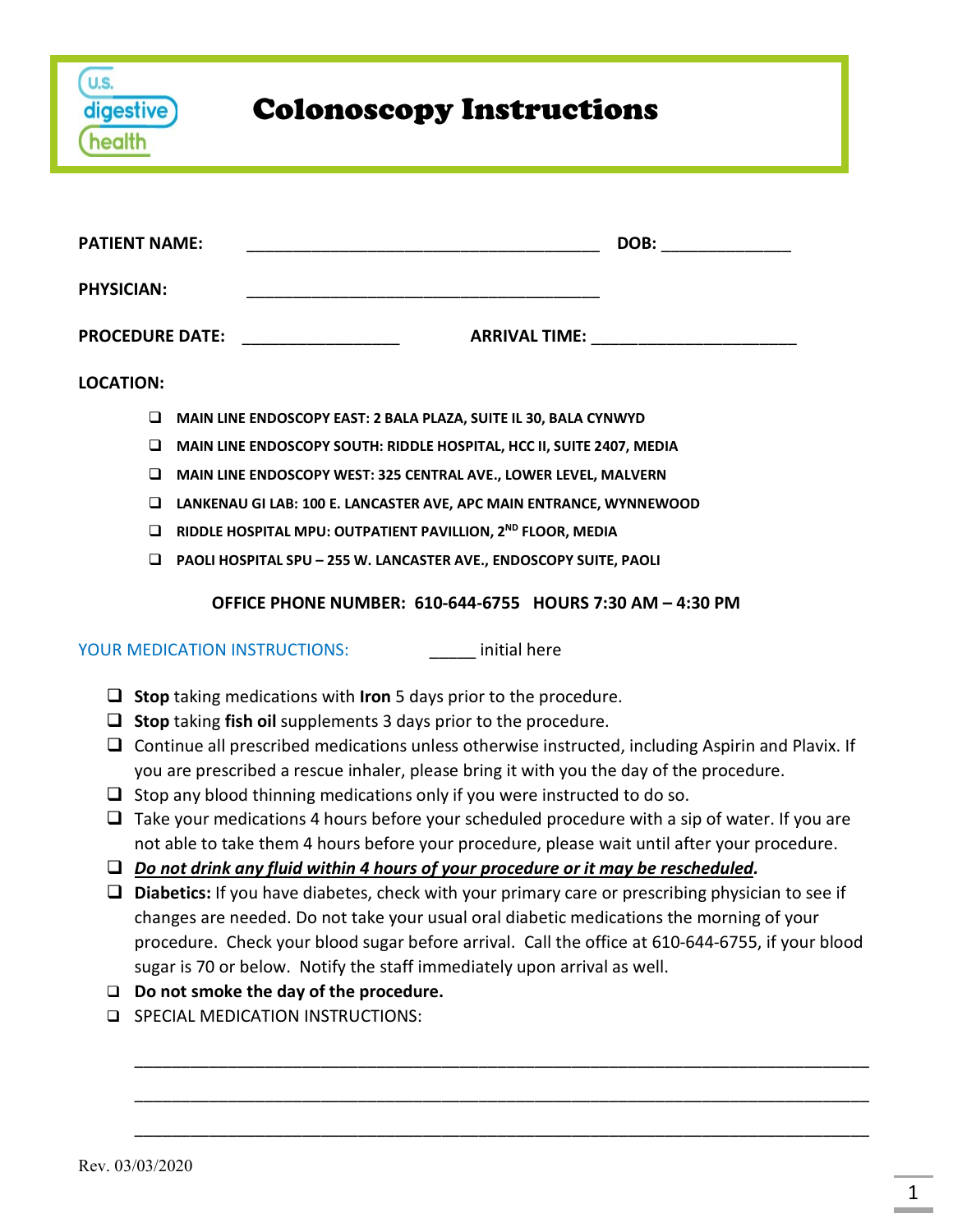# What is a Colonoscopy?

**A colonoscopy is a test that allows the physician to examine the lining of the large intestine with a thin flexible instrument. Polyps, or small growths, can be removed to prevent colon cancer. Biopsies can be taken to diagnose other diseases.**

- *An intravenous (IV) catheter will be inserted into a vein in your arm to provide hydration and medication to keep you asleep during your procedure.*
- *You will receive nasal oxygen. We will monitor your heart rate, blood pressure and blood oxygen level throughout the procedure.*
- *Air or carbon dioxide and water will be placed into your colon during the exam. It is normal to expel these after the procedure.*
- *You will rest in the recovery room after the procedure until you can tolerate liquids, walk unassisted, and have stable vital signs.*

#### **THE ENTIRE PROCESS TAKES ABOUT 2 HOURS.**

If the start of your procedure is delayed, we will do our best to keep you informed. Rest assured that during your colonoscopy you will receive the highest quality care.

## IMPORTANT

### **48 HOURS NOTICE IS REQUIRED FOR CANCELLATION.**

IF YOU CANCEL LESS THAN 48 HOURS BEFORE YOUR PROCEDURE, YOU WILL BE CONSIDERED A "NO SHOW" AND CHARGED A \$50 FEE. THIS FEE IS NOT COVERED BY INSURANCE.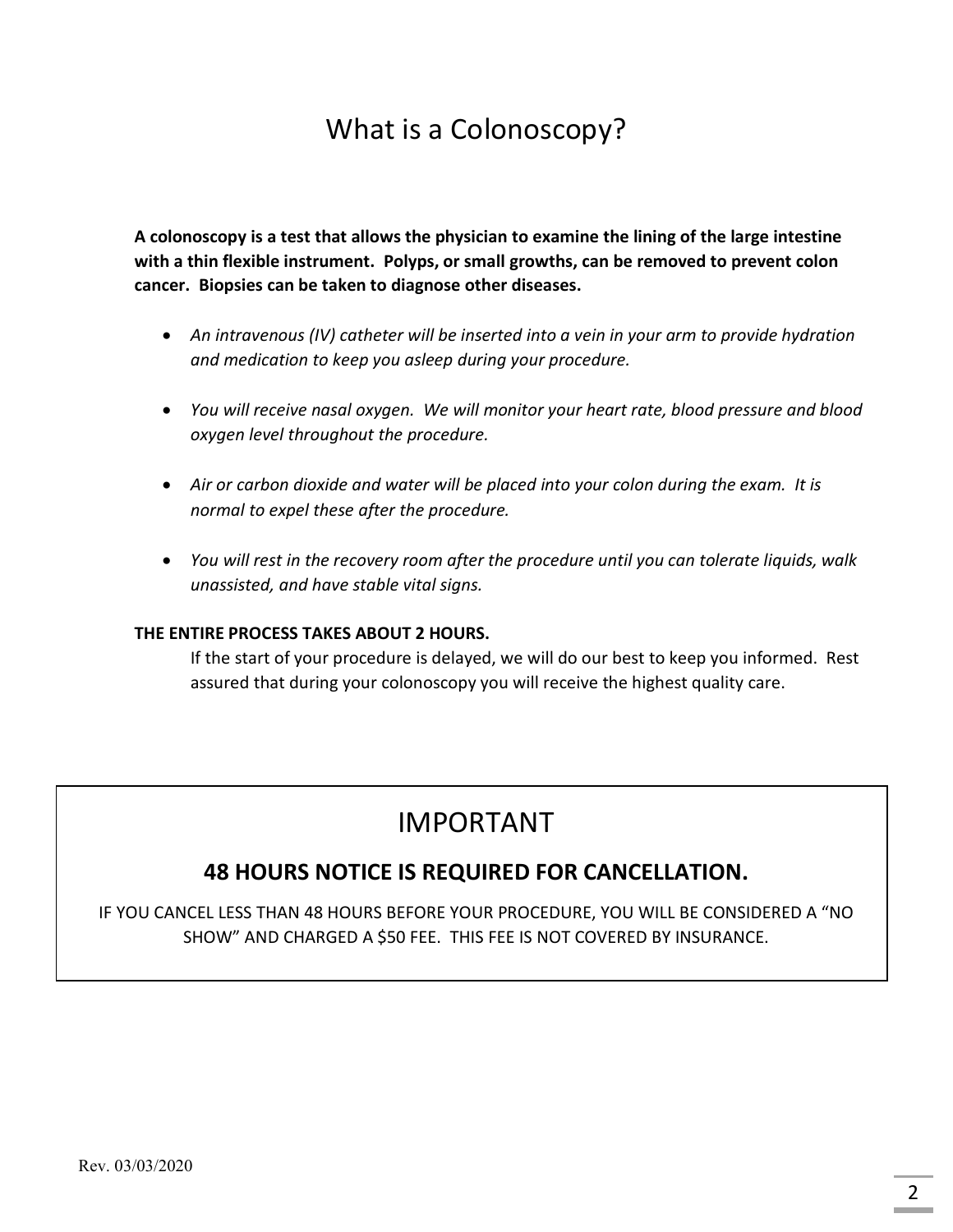## **PREPARATION: 1 Week Before Your Procedure**

 You will receive anesthesia during the procedure, *so a responsible adult MUST accompany you to your colonoscopy. This person MUST bring you to the office AND then bring you home. The side effects of anesthesia are sometimes dizziness, forgetfulness and sleepiness therefore:*

- A responsible adult must accompany you and stay with you if you take public transportation.
- Bus, taxi, shuttle, Lyft or Uber drivers **CANNOT** be your responsible driver.
- If you are scheduled for an **AFTERNOON** procedure, a responsible adult **MUST** accompany and **STAY** with you during the length of the procedure. If not, your procedure will be rescheduled.
- **Medication: See page 1.**
- **Purchase Prep:**

Gastroenterology

 A **"Colonoscopy Prep Kit"** can be purchased for \$20 at one of our convenient office locations listed below. This kit includes the necessary prep, simethicone and 4 laxative tablets. Please read the directions carefully when mixing your prep.

- 2050 West Chester Pike, 3<sup>RD</sup> Floor, Havertown
- 100 Lancaster Avenue, Suite 252, Lankenau MBE, Wynnewood
- 325 Central Avenue, Suite 200, Malvern
- 1088 W. Baltimore Pike, HCC II, Suite 2407, Media

#### **Or you may purchase your own:**



**Miralax Laxative Powder (238g or 8.3 oz)** 

This will be mixed with 64 oz. clear liquid of your choice:

Water, Clear juice (apple, white grape, lemonade), Gatorade or similar sports drinks, Kool Aid, or Crystal Light. **No red or purple juice. No juice with pulp. No dairy drinks. No alcohol.**

 **Dulcolax: four 5 mg tablets**

 **Simethicone (Gas-X): two 125 mg tablets**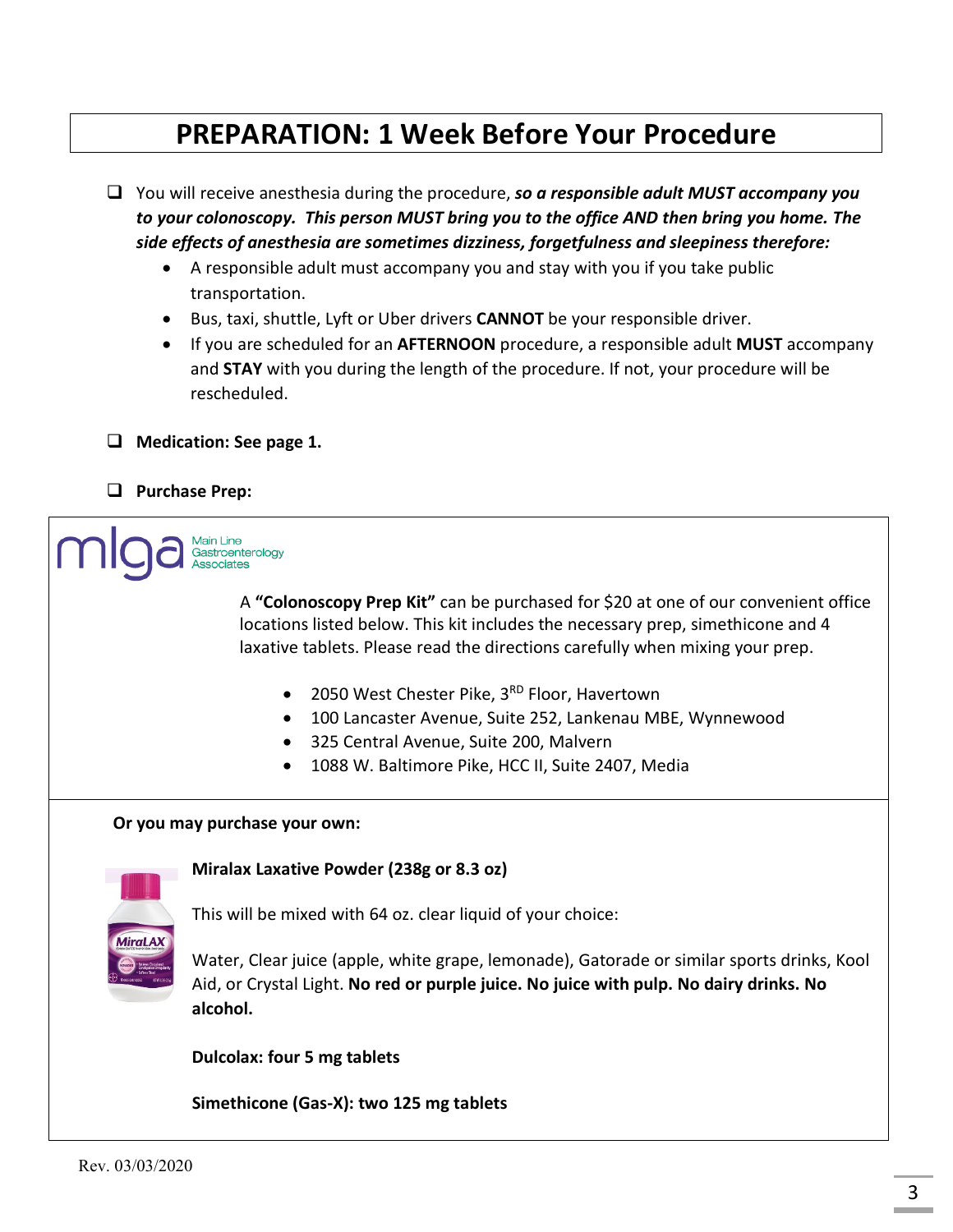## **PREPARATION: 2 – 3 Days Before Your Procedure**

#### **DO:**

Drink plenty of fluids – at least eight 8 oz glasses per day. This will help avoid dehydration, make the prep work more effectively and make you feel better overall.

#### **DO NOT:**

Do not eat any of the following foods, as they can remain in your colon after the completion of your prep:

Seeds

- Whole grains Beans
- Corn
- Nuts Oatmeal
- Peas

 Peels of fruits or vegetables

*A successful colonoscopy is collaboration between you and your physician. Following these instructions is necessary so the physician can properly perform the procedure.* 

#### *Failure to follow these directions may result in a poor prep and the need for your procedure to be repeated or rescheduled.*

- **Q** Medications: Review any personalized instructions on page 1.
- $\Box$  Responsible Adult:

Review requirement for the person accompanying you to your procedure on page two. *Remember,* **if you are scheduled for an AFTERNOON procedure, a responsible adult MUST accompany and STAY with you during the length of the procedure until discharge.**

#### $\Box$  Other Items:

- Wear comfortable clothes. You may feel bloated after the procedure.
- Leave valuables at home or with the adult accompanying you.
- Remove all jewelry, including body piercings.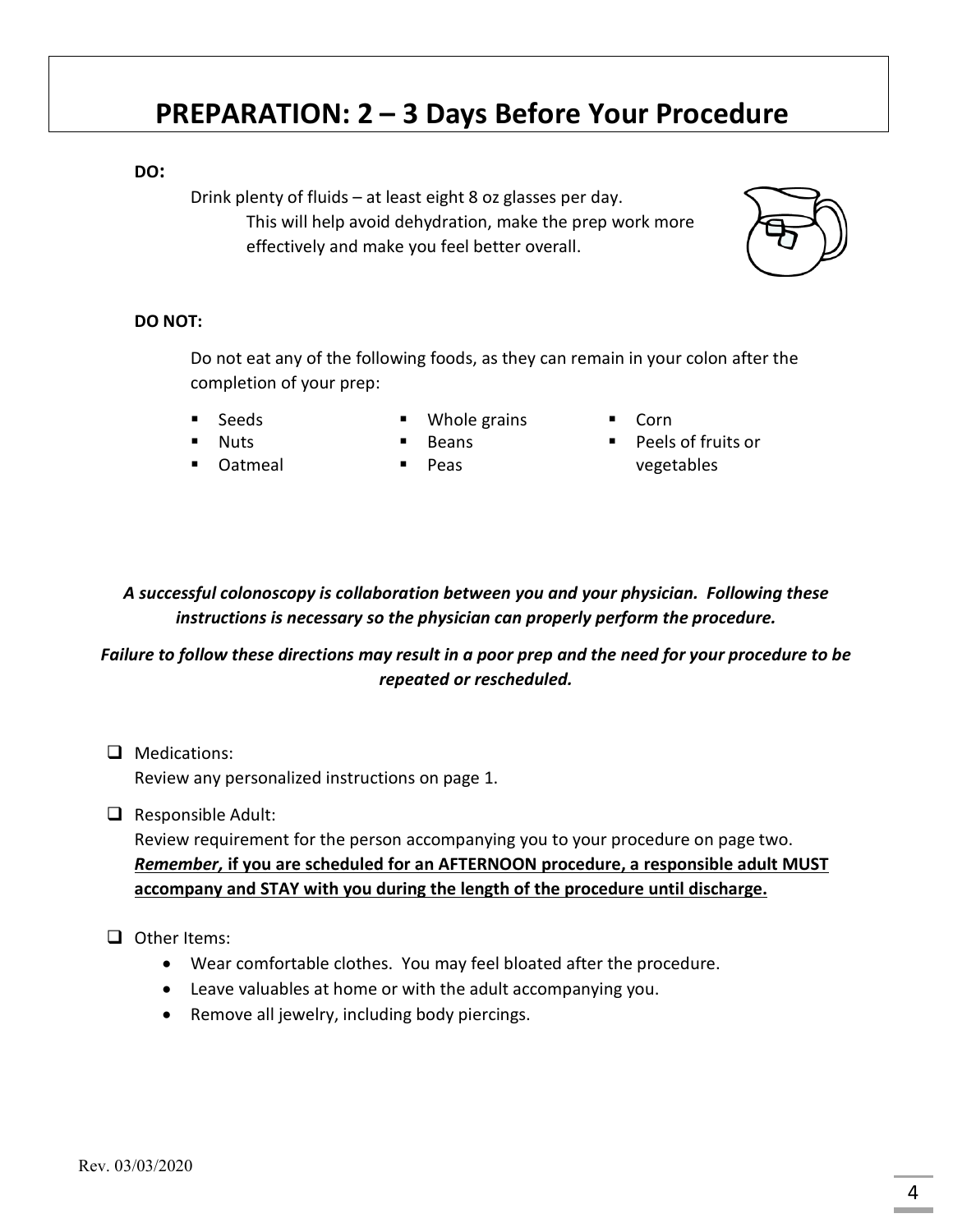# **PREPARATION: The Day Before Your Procedure**

## **No Solid Food Starting at 12 noon today**

| Before 12 noon<br>the Day Before<br>your Colonoscopy                            | Eat a fiber-free breakfast including any or all the following:<br>❖ 2 fried or boiled eggs<br>$\div$ 1/2 cup milk<br>❖ 1/2 cup yogurt (not red or purple or with pieces of other foods)<br>❖ Up to 2 slices of cheese<br>❖ 2-3 slices of White Bread<br>❖ 1 Tablespoon butter or olive oil                                                                                                                                                                                                                   |  |
|---------------------------------------------------------------------------------|--------------------------------------------------------------------------------------------------------------------------------------------------------------------------------------------------------------------------------------------------------------------------------------------------------------------------------------------------------------------------------------------------------------------------------------------------------------------------------------------------------------|--|
| After 12 noon<br>the Day Before<br>your Colonoscopy<br><b>NO SOLID FOOD</b>     | Follow a diet of CLEAR LIQUIDS ONLY:<br>❖ Water<br>❖ Coffee or tea, without milk or cream<br>❖ Clear juice – apple, white grape, lemonade (no pulp)<br>❖ Broth, bouillon<br>❖ Gatorade or similar sports drinks<br>❖ Kool Aid, Crystal Light<br>❖ Carbonated soft drinks – Coke, Sprite (regular or diet)<br>❖ Jell-O <sup>™</sup> (no added fruit or toppings; not red or purple)<br>❖ Popsicles (not red or purple)<br>❖ NO RED OR PURPLE JUICE<br>NO JUICE WITH PULP<br>❖ NO DAIRY DRINKS<br>❖ NO ALCOHOL |  |
| $2:00$ pm<br>the Day Before<br>your Colonoscopy<br><b>NO SOLID FOOD</b>         | Take four 5 mg Dulcolax Tablets with 8 oz. water.<br>Prepare the prep: If you purchased your prep in the office, please follow<br>the mixing instructions carefully. If purchased on your own, mix the entire<br>bottle of Miralax (Polyethylene glycol) 238 g in 64 oz of clear liquid.<br>Find a nearby bathroom!                                                                                                                                                                                          |  |
| $6:00 \text{ pm}$<br>the Day Before<br>your Colonoscopy<br><b>NO SOLID FOOD</b> | First Dose of Liquid Prep (32 oz):<br>❖ Drink 8 oz's of liquid prep every half hour for 2 hours while also<br>drinking four to eight 8 oz. glasses of clear liquid.<br>❖ Try your best to do this to prevent dehydration.                                                                                                                                                                                                                                                                                    |  |